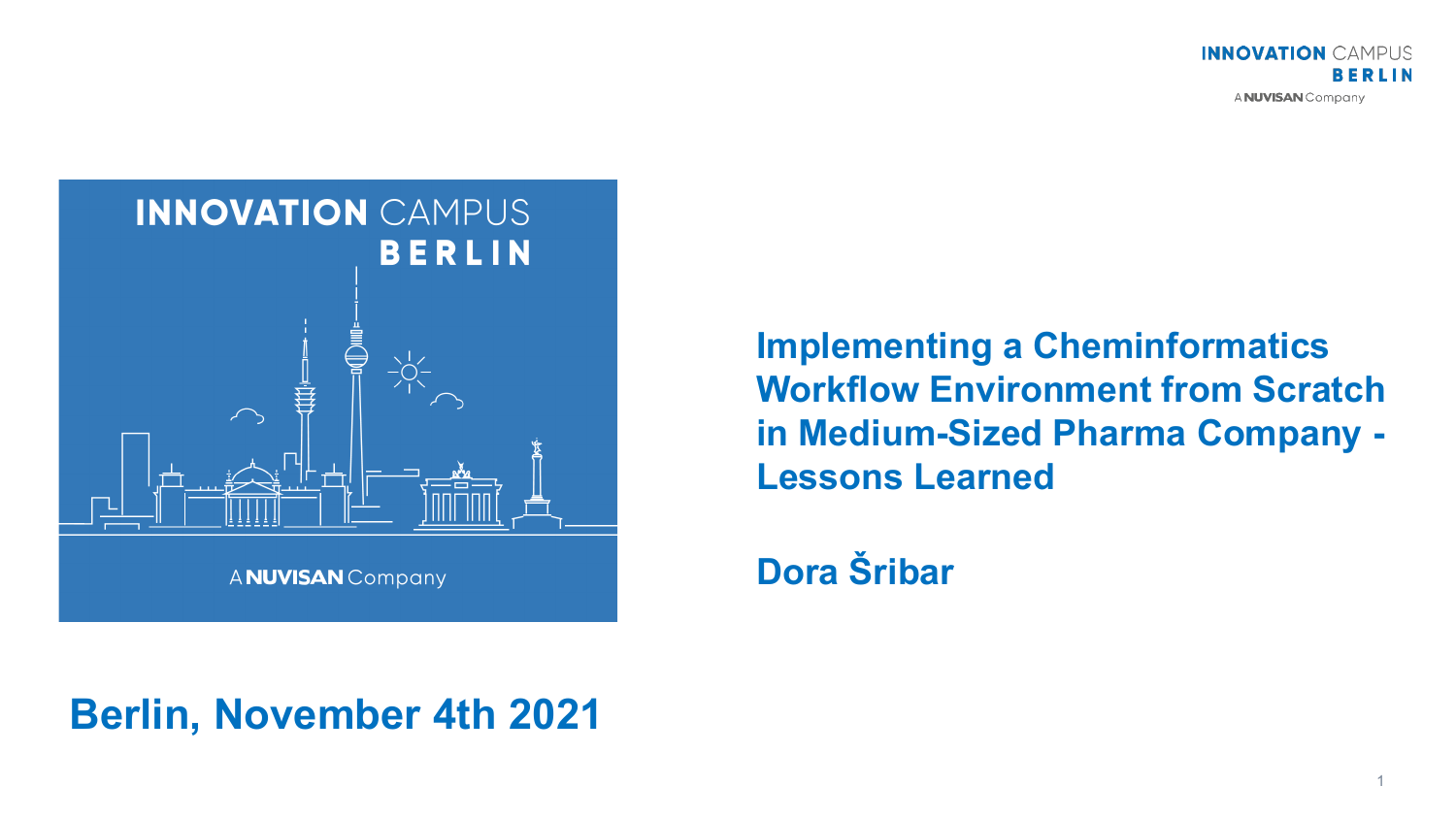

## Nuvisan Innovation Campus Berlin

- Fully integrated Science contract research organization specializing in drug discovery and development
- Areas of research:
	- Lead Discovery
	- Life Science Chemistry
	- Therapeutic Research
	- Preclinical Compound Profiling
	- Digital Life Science
- We needed the platform that will:
	- Enable the implementation of different workflows for the processing, analysis and predictive modeling of chemical data
	- Enable sharing of the developed workflows across the organization with ensured data privacy
	- Be budget-friendly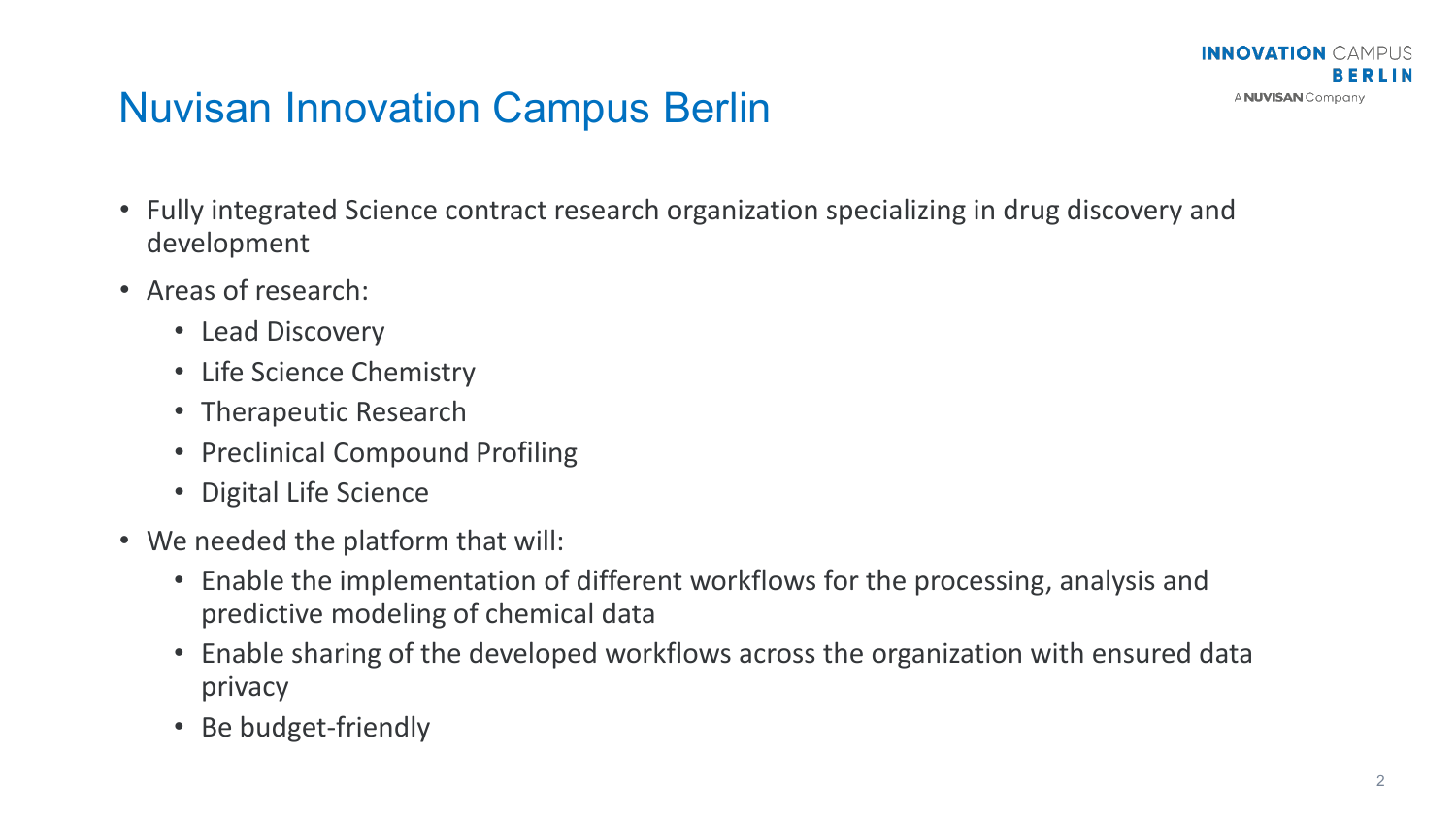# KNIME at Innovation Campus Berlin: Infrastructure



#### **KNIME Analytics Platform**

• Implementation of project-specific workflows within Digital Life Science

#### **KNIME Server**

- Implementation of various apps that are available to different departments
- Currently accessible through WebPortal, integration with other analytics platforms (e.g., TIBCO Spotfire®) is planned
- Technical details:
	- KNIME Server Large license split into two licenses for development and production server
	- Hosted on Virtual Machine with Ubuntu 20.04.3 LTS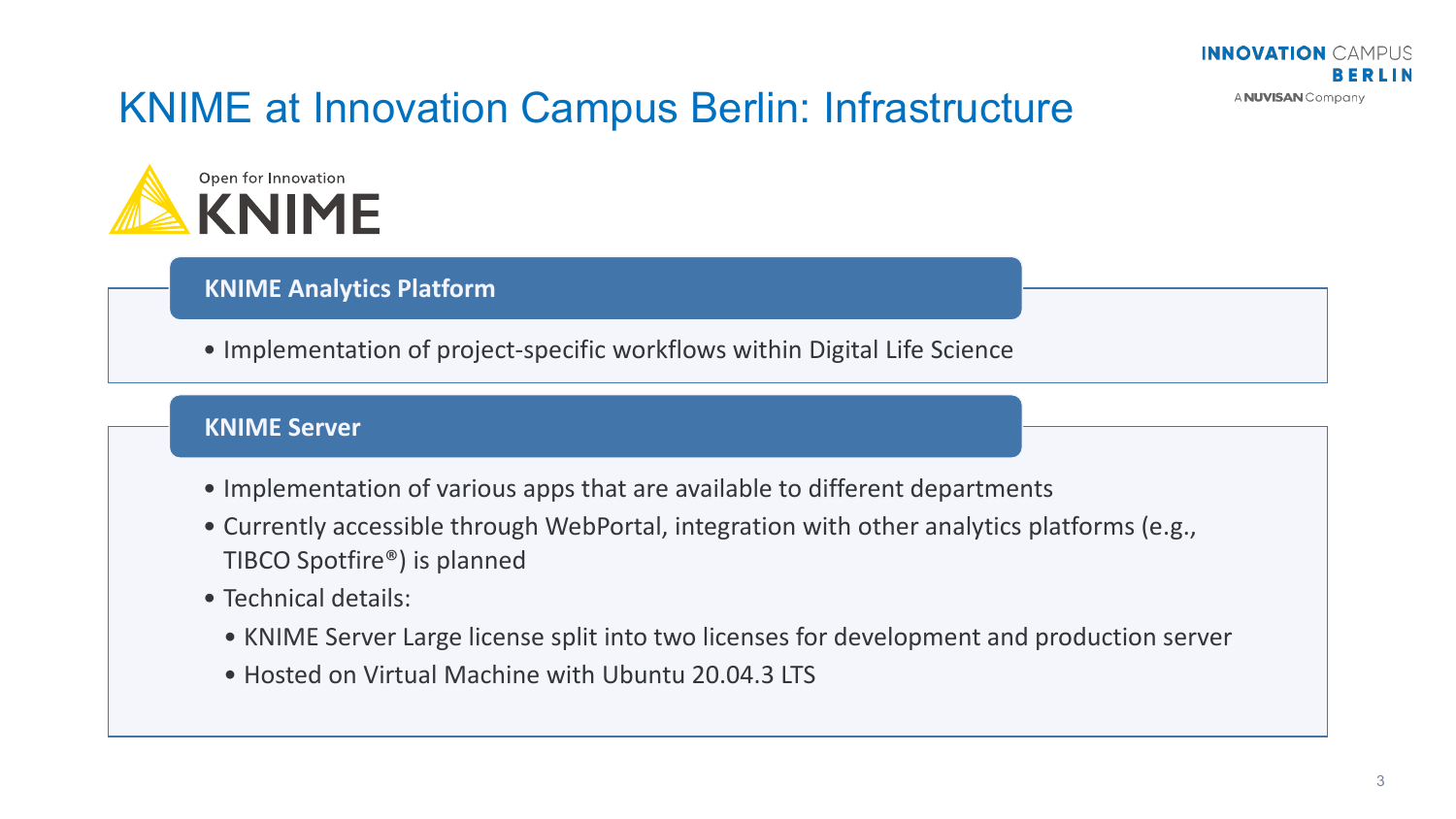**INNOVATION CAMPUS** BERLIN A NUVISAN Company

## KNIME at Innovation Campus Berlin: Use cases

**Data wrangling and analysis** Processing of different file formats, integration of different data sources, generation of user-friendly output,…



**Cheminformatics-specific application** Prediction of molecular properties, clustering, tools for structure-activity relationship (SAR) analysis,..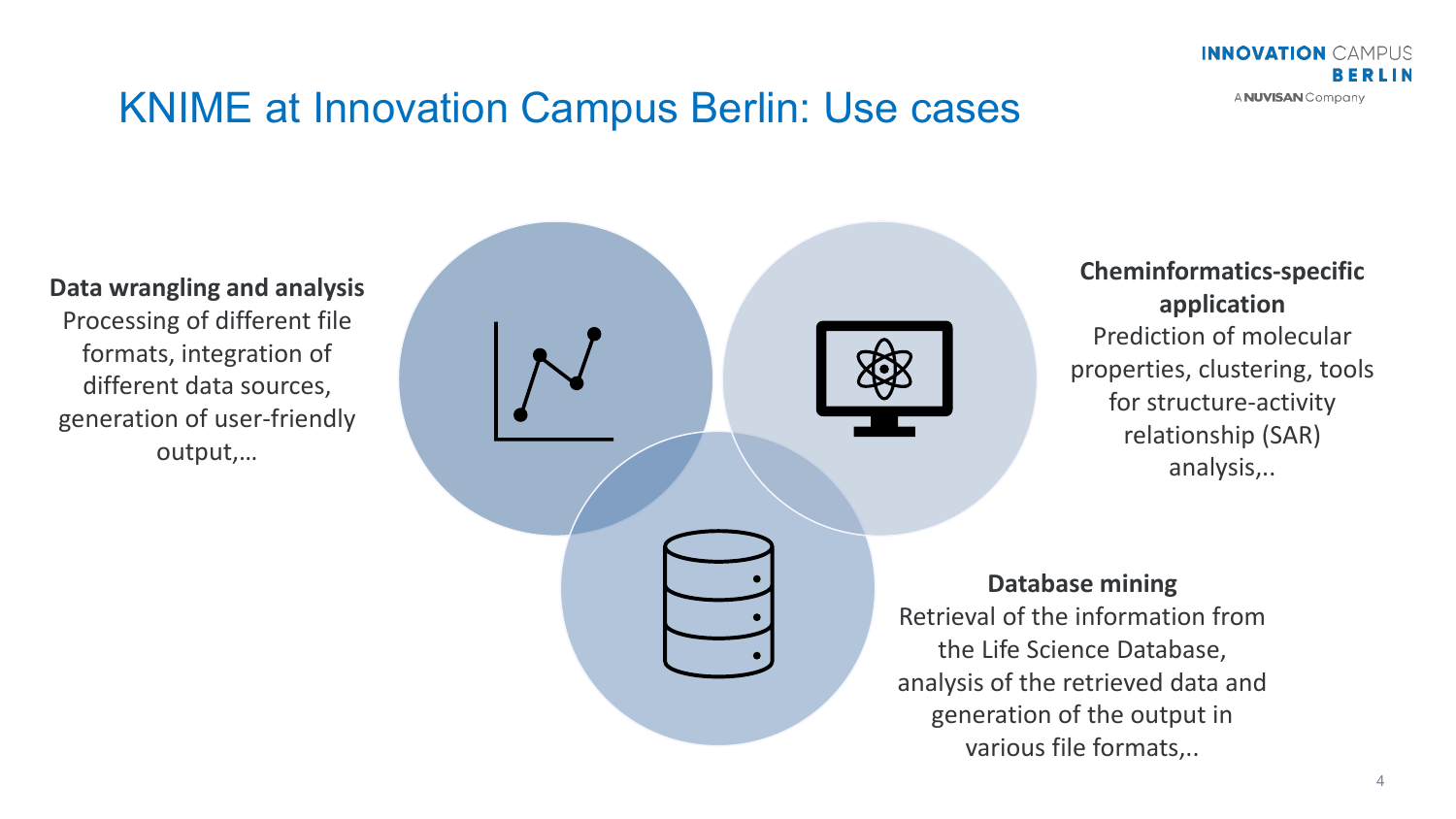# Example workflow: Calculation of molecular properties



#### **User input: File upload and selection of properties in the WebPortal**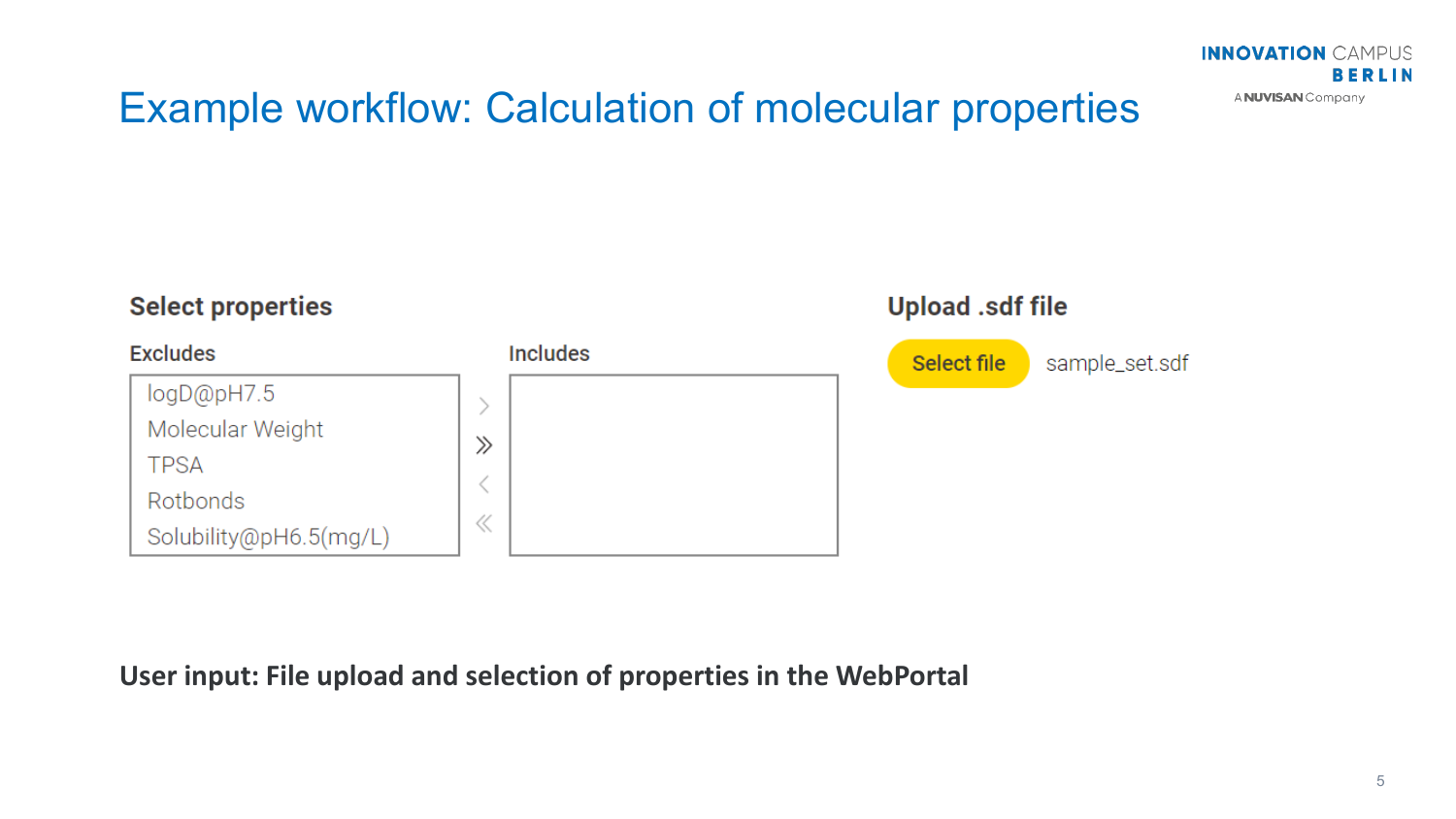# Example workflow: Overview





#### **Calculation of different properties**

Calculation of different properties (Molecular Weight, Solubility, LogD, CYP inhibition,…) either directly via various chemistry integrations in KNIME (e.g. RDKit, CDK, Indigo, Vernalis,..) or by implementing machine learning models based on the *in-house* life science data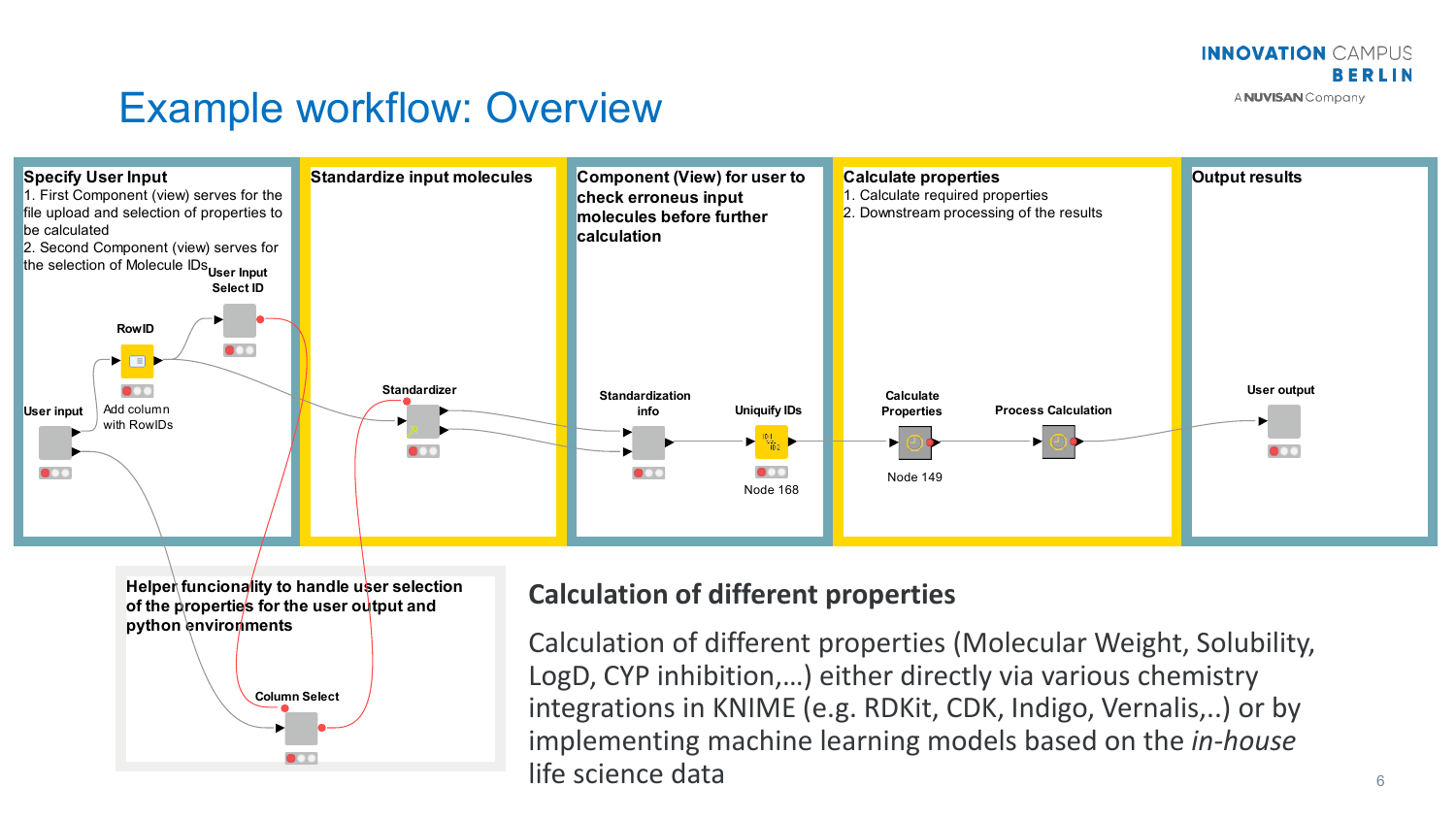# Example worklow: User input



**Helper funcionality to handle user selection of the properties for the user output and python environments Column Select**

**User Input**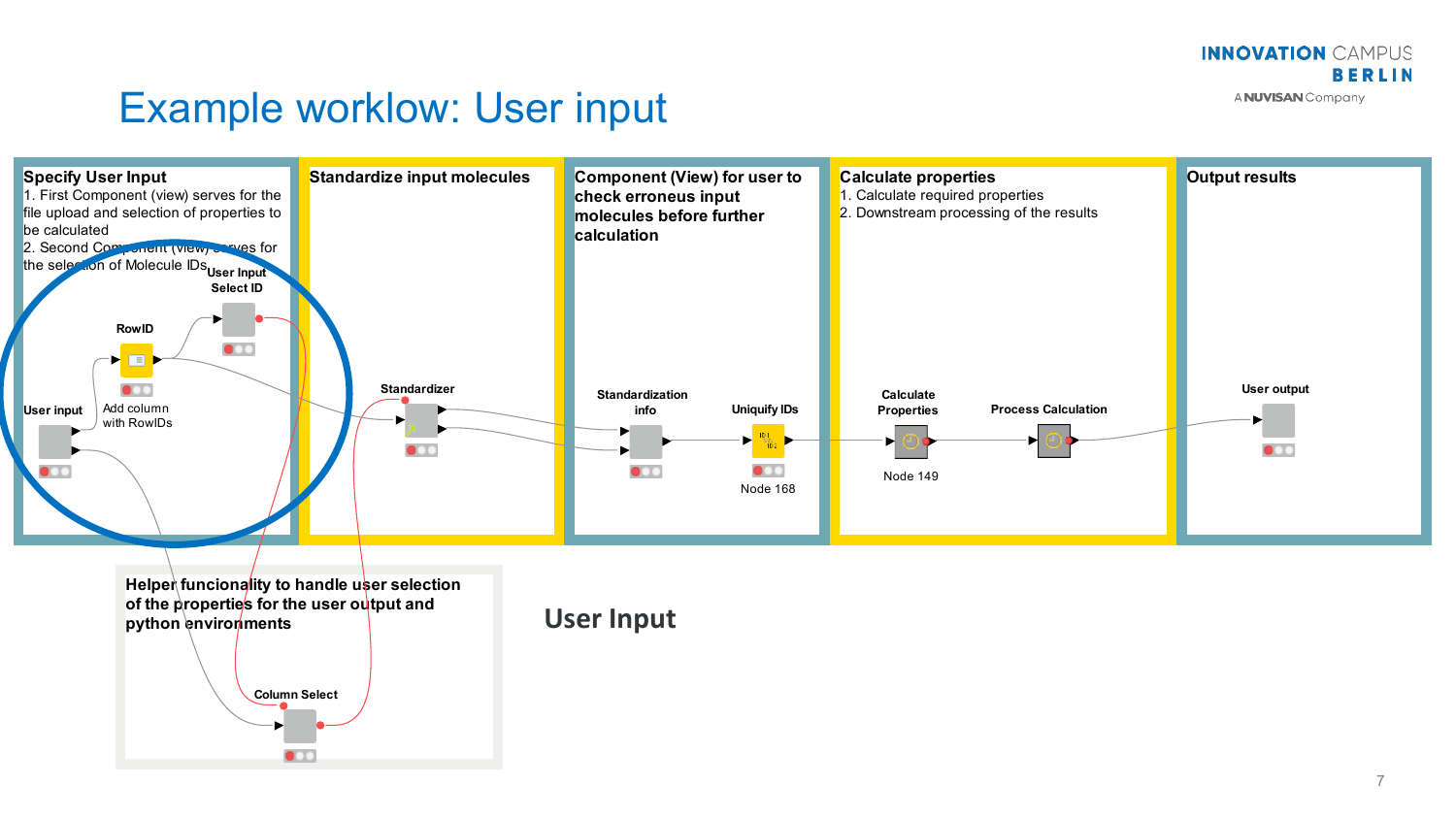## Example workflow: Standardization of the molecules



**Helper funcionality to handle user selection of the properties for the user output and** python environments **Column Select**

#### **Standardizer**

Structure standardization and check-up is mostly based on this very useful Python package:

https://github.com/chembl/ChEMBL\_Structure\_Pipeline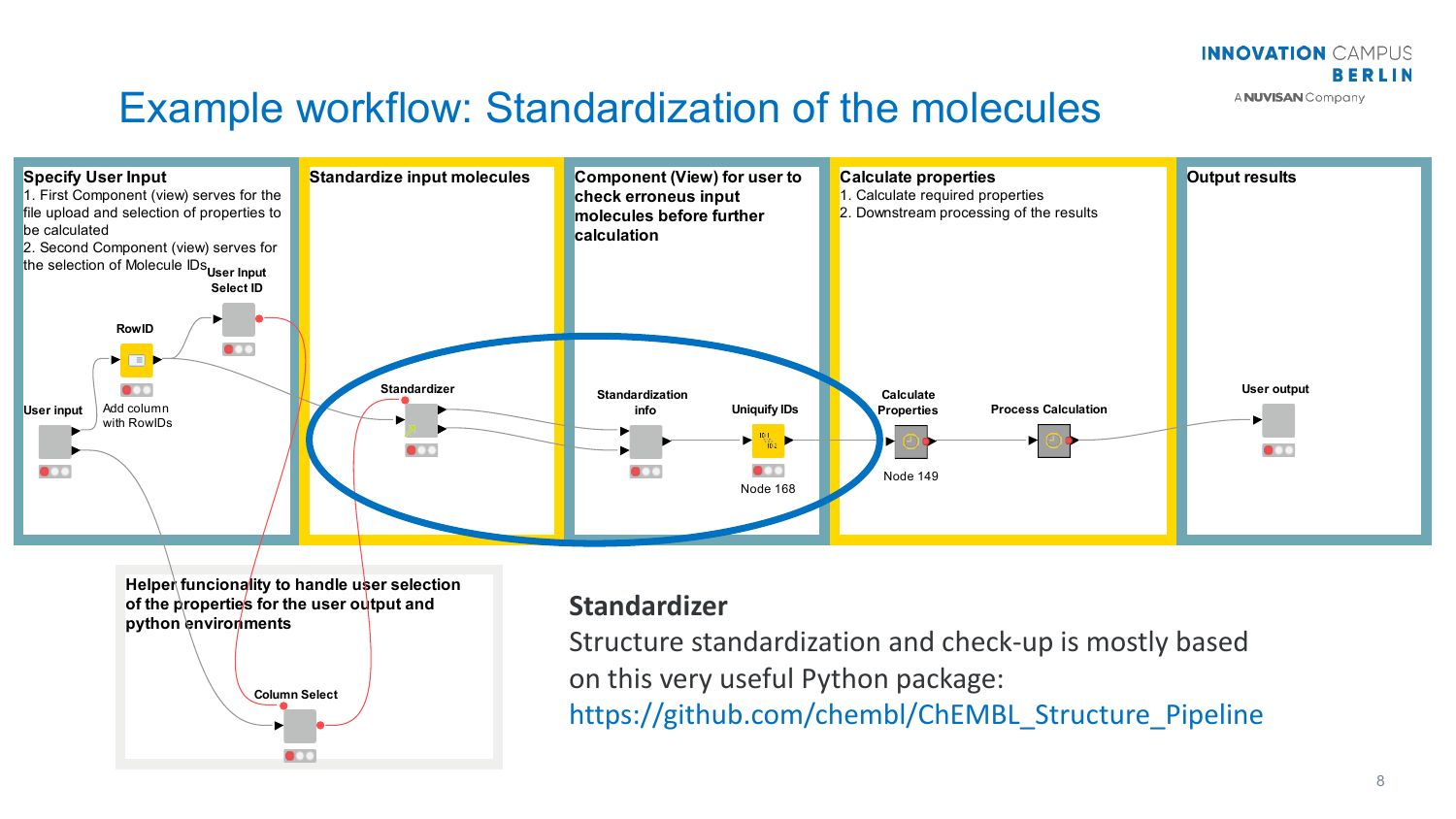## Example workflow: Calculation of properties





#### **Integration with other programming languages**

Machine learning models and different python-based scripts (or other programming languages) can be implemented easily using Python Integration Nodes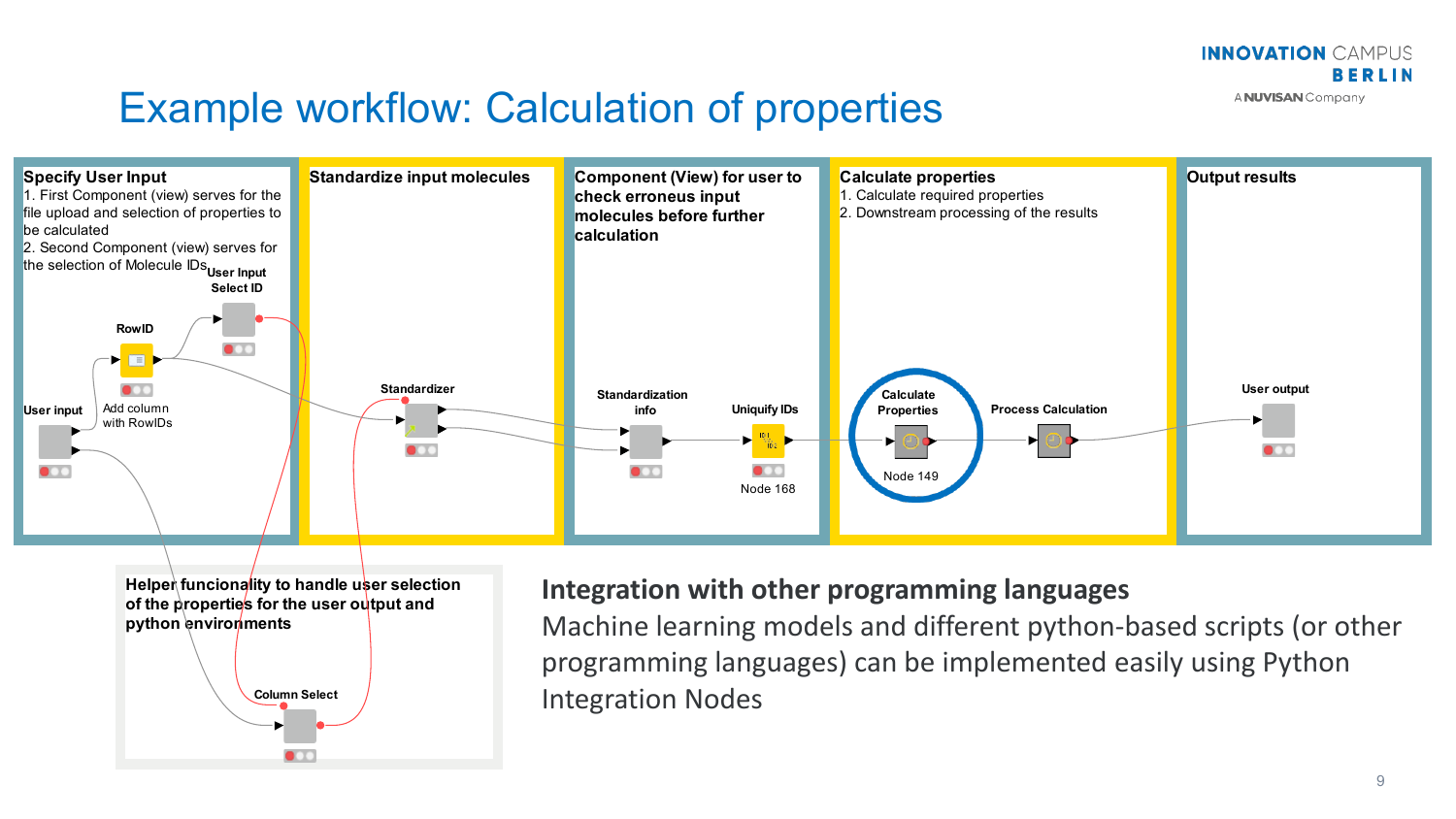# Example workflow: Specifying different environments



Helper funcionality to handle user selection of the properties for the user output and python environments



#### **Using multiple python environments**

Different environments (e.g conda or pyenv) per each node can be used by specifying the paths using flow variables https://docs.knime.com/latest/python\_installation\_guide/index.html#configure\_pytho n\_integration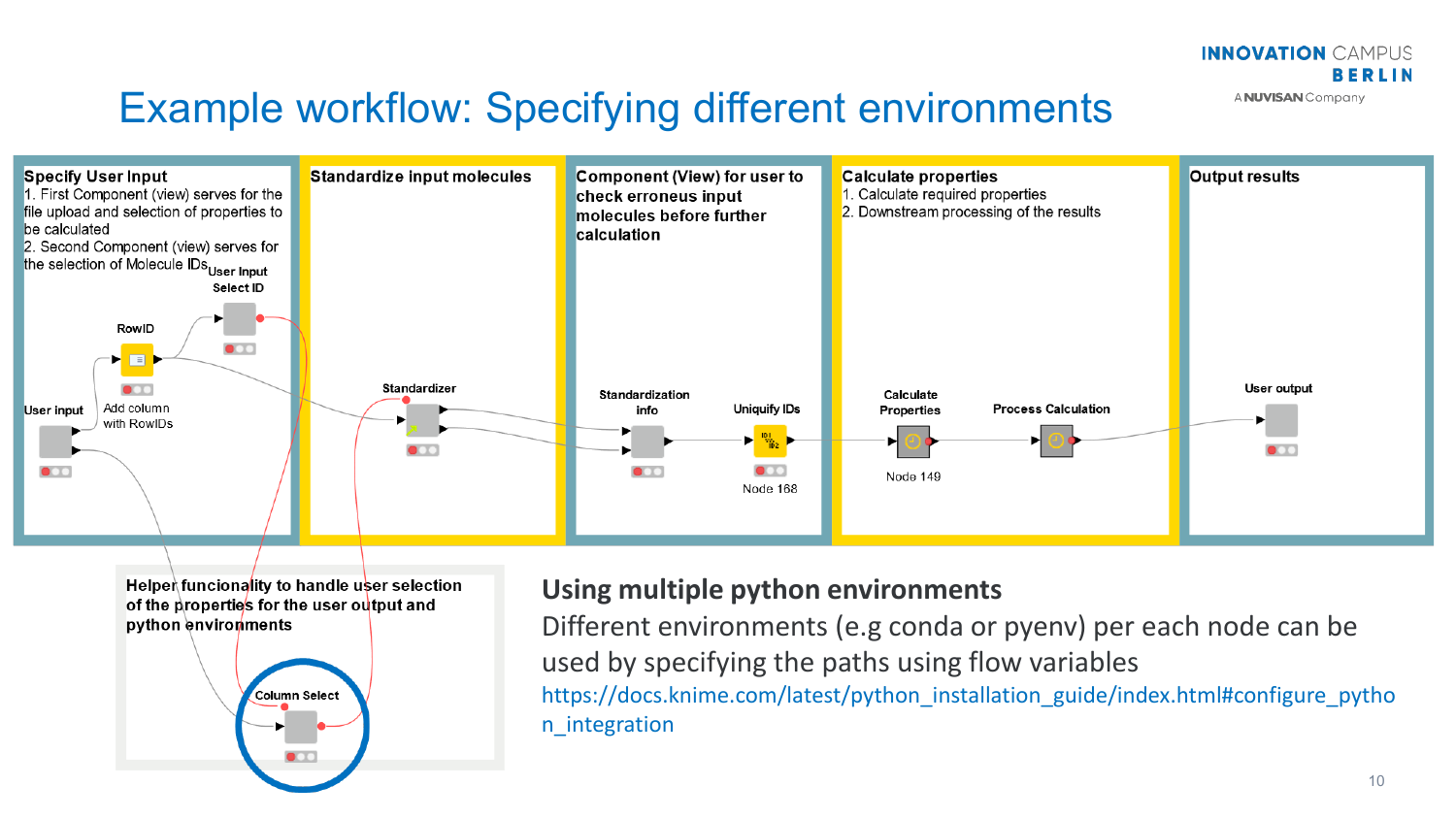## Example workflow: User output



of the properties for the user output and python environments **Column Select** 

 $\bullet$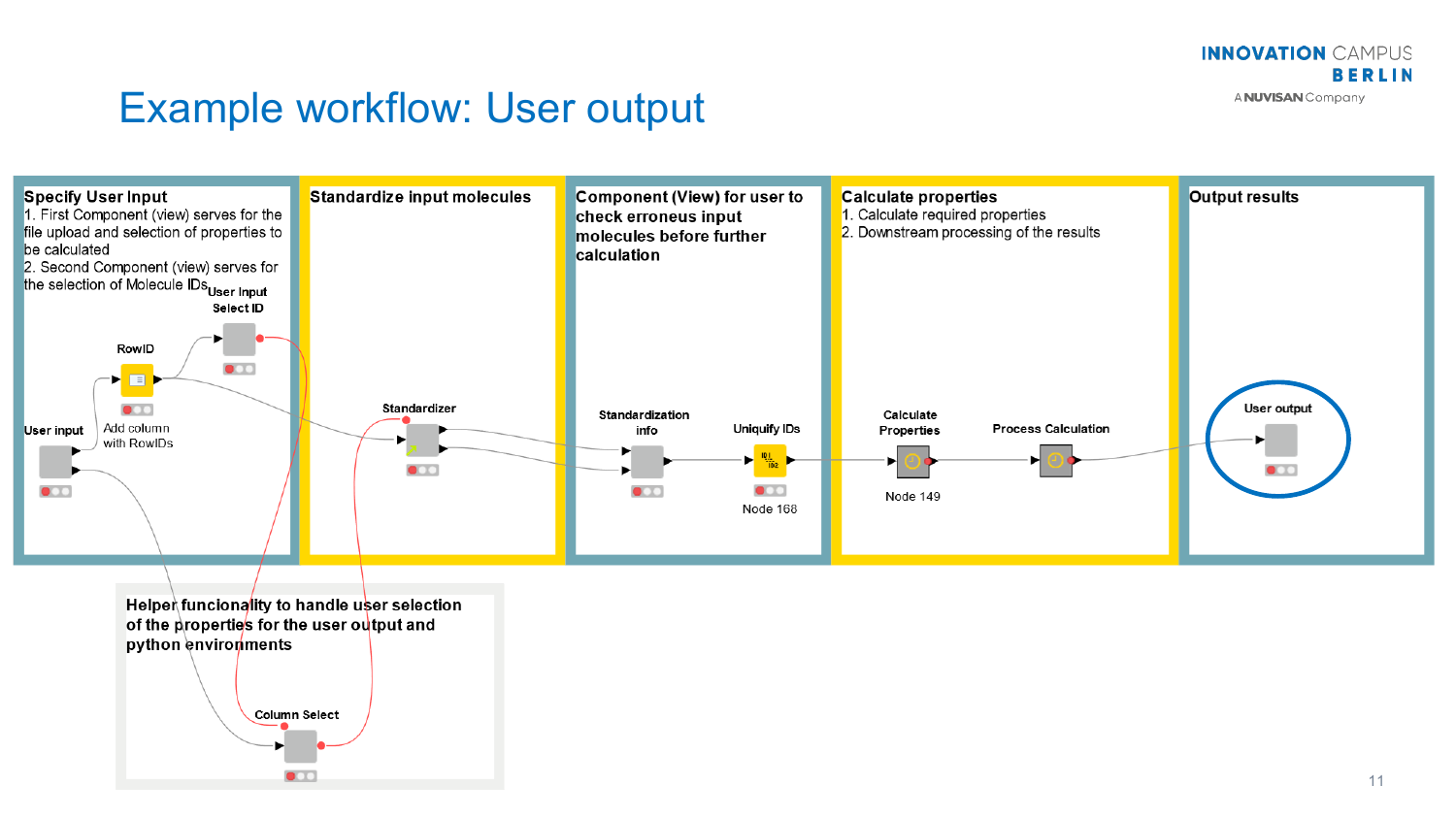## Example workflow: User output in WebPortal

#### **Download**

? Download Results (sdf)

| Results |                  |                         |                      |                                           | $\boxminus$ X $\equiv$           |
|---------|------------------|-------------------------|----------------------|-------------------------------------------|----------------------------------|
|         | Show             | entries<br>$\checkmark$ | Search:              |                                           |                                  |
|         | $\Box$           | <b>Structure</b>        | $\downarrow$ î<br>ID | $\downarrow$ î<br><b>Molecular Weight</b> | $\downarrow\uparrow$<br>Rotbonds |
|         | $\Box$           |                         | levobupivacaine      | 288.22                                    | $5\,$                            |
|         | $\hfill \square$ |                         | (S)-nicardipine      | 479.21                                    | $\overline{9}$                   |
|         | $\Box$           |                         | (S)-nitrendipine     | 360.13                                    | $5\overline{)}$                  |

#### **User output: Display of results in WebPortal**

If you want to color the cells in the WebPortal, check this cool snippet! https://kni.me/w/Q-E\_6XmNXVqQ\_WgV

#### **Additionally,**

If you are interested in pptx, pdf,… reports, check the BIRT integration in KNIME: https://www.knime.com/getting-started-knime-birt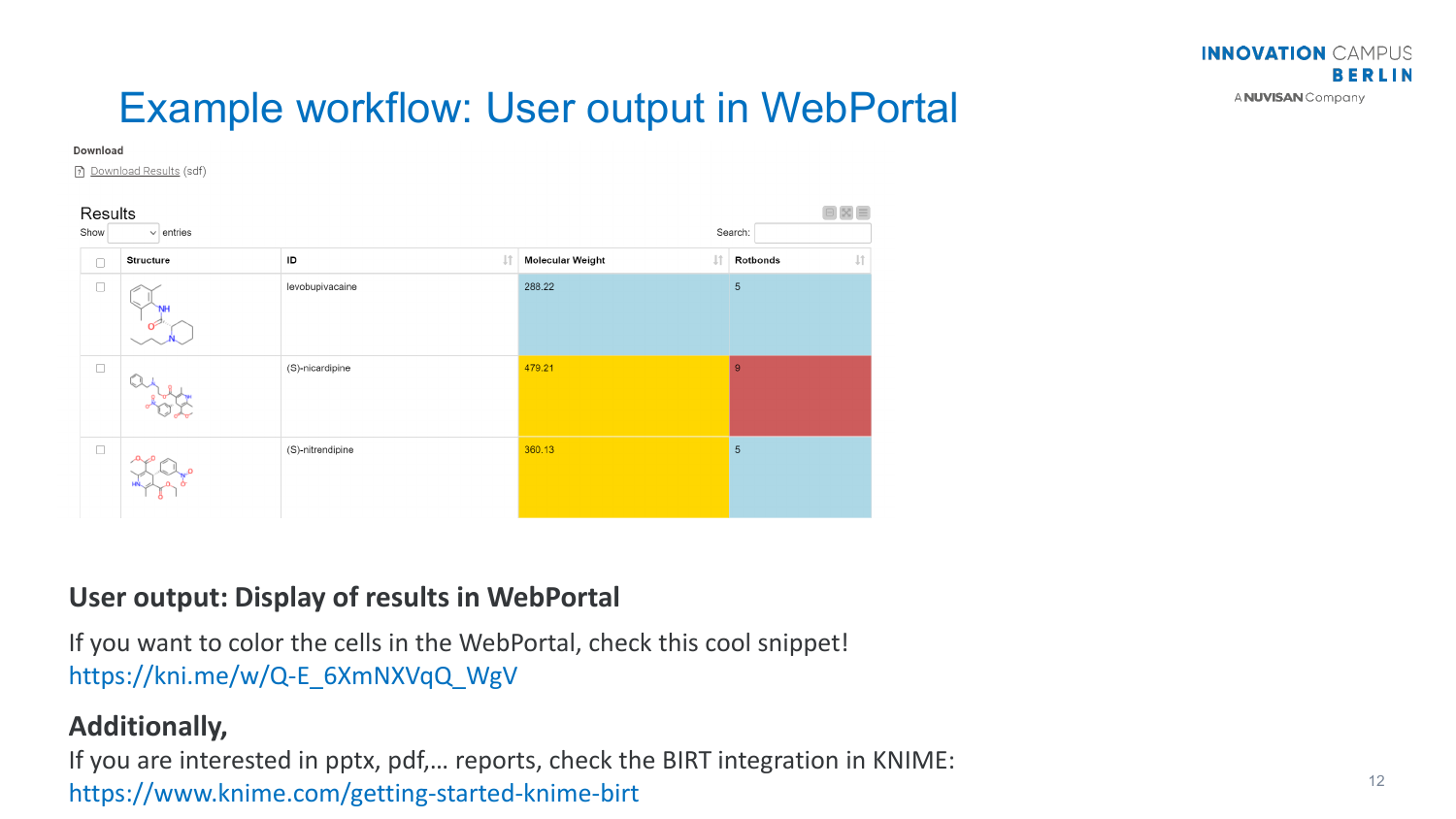## Lessons learned

- Always check the output of the nodes! Anything that can go wrong will go wrong.
- In case you need to implement specific, more complex functionality:
	- Check https://hub.knime.com/
	- If there is no available KNIME implementation, try to implement it yourself (Python, R or whatever programming language you prefer) and integrate in KNIME environment. There is a good chance that someone already implemented what you are looking for in other programming language.
- If you have any questions or encounter any problems:
	- First check https://forum.knime.com/
	- If you still don't find a solution, contact KNIME support
	- This may save you lots of time and energy